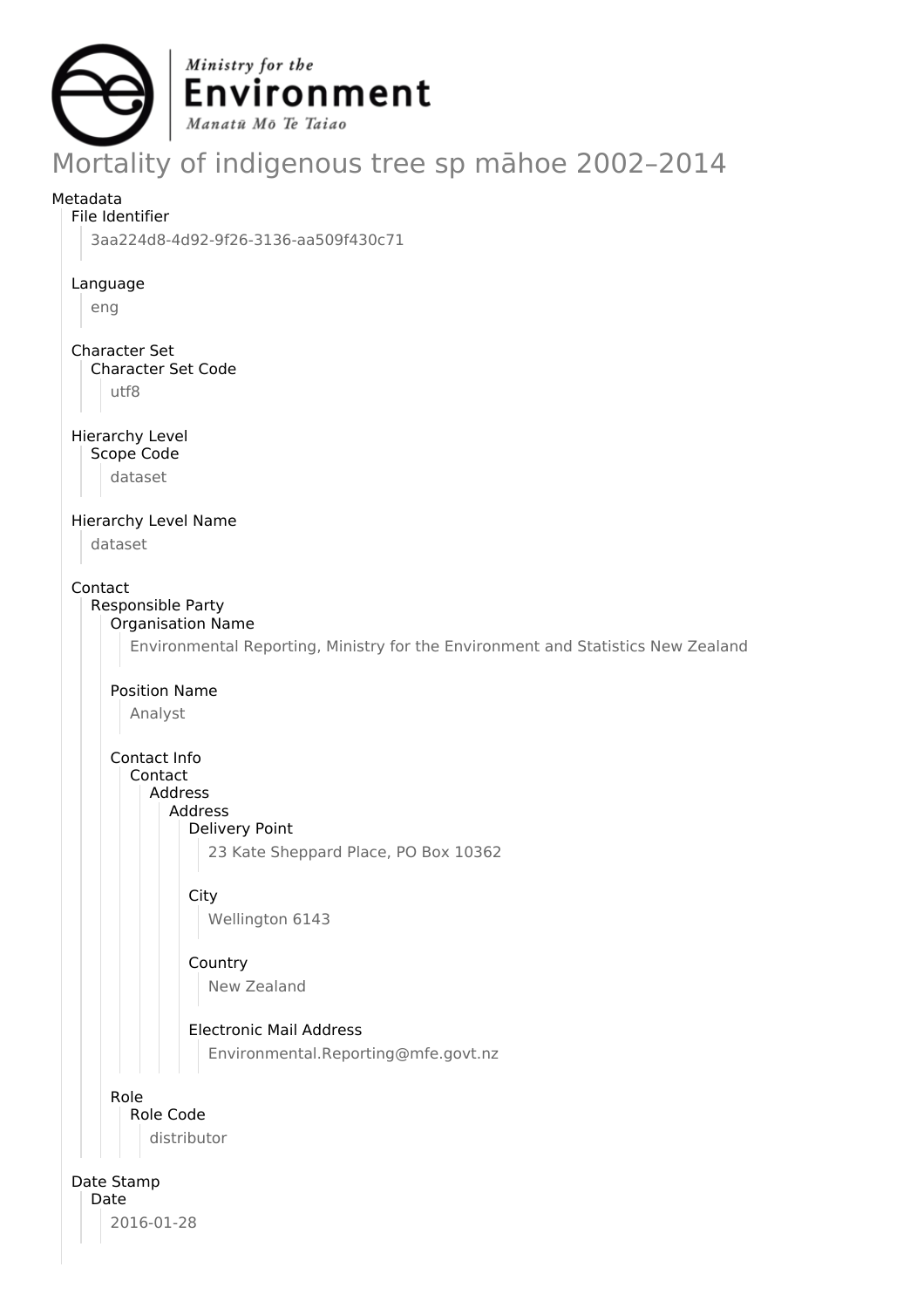#### Metadata Standard Name

ANZLIC Metadata Profile: An Australian/New Zealand Profile of AS/NZS ISO 19115:2005, Geographic information - Metadata

#### Metadata Standard Version

1.1

Reference System Info Reference System Reference System Identifier Identifier Code 2193

# Identification Info

Data Identification Citation

Citation

Title

Mortality of indigenous tree sp māhoe 2002–2014

#### Date

#### Abstract

"The rates of death (mortality) of indigenous tree species vary across New Zealand. Changes in the state of the environment (such as from browsing pests, large-scale weather events, or climate change) may change the rates of mortality of particular tree species. This in turn may alter forest processes. Repeated surveys of the distribution of mortality rates can alert us to impacts on our indigenous forests. This data set relates to the ""Distribution of indigenous trees"" measure on the Environmental Indicators, Te taiao Aotearoa website."

#### **Status**

# Progress Code

completed

# Point Of Contact

#### Responsible Party Organisation Name

Environmental Reporting, Ministry for the Environment and Statistics New Zealand

#### Position Name

Analyst

# Contact Info

#### Contact Address

Address Delivery Point

23 Kate Sheppard Place, PO Box 10362

## **City**

Wellington 6143

#### **Country**

New Zealand

## Electronic Mail Address

Environmental.Reporting@mfe.govt.nz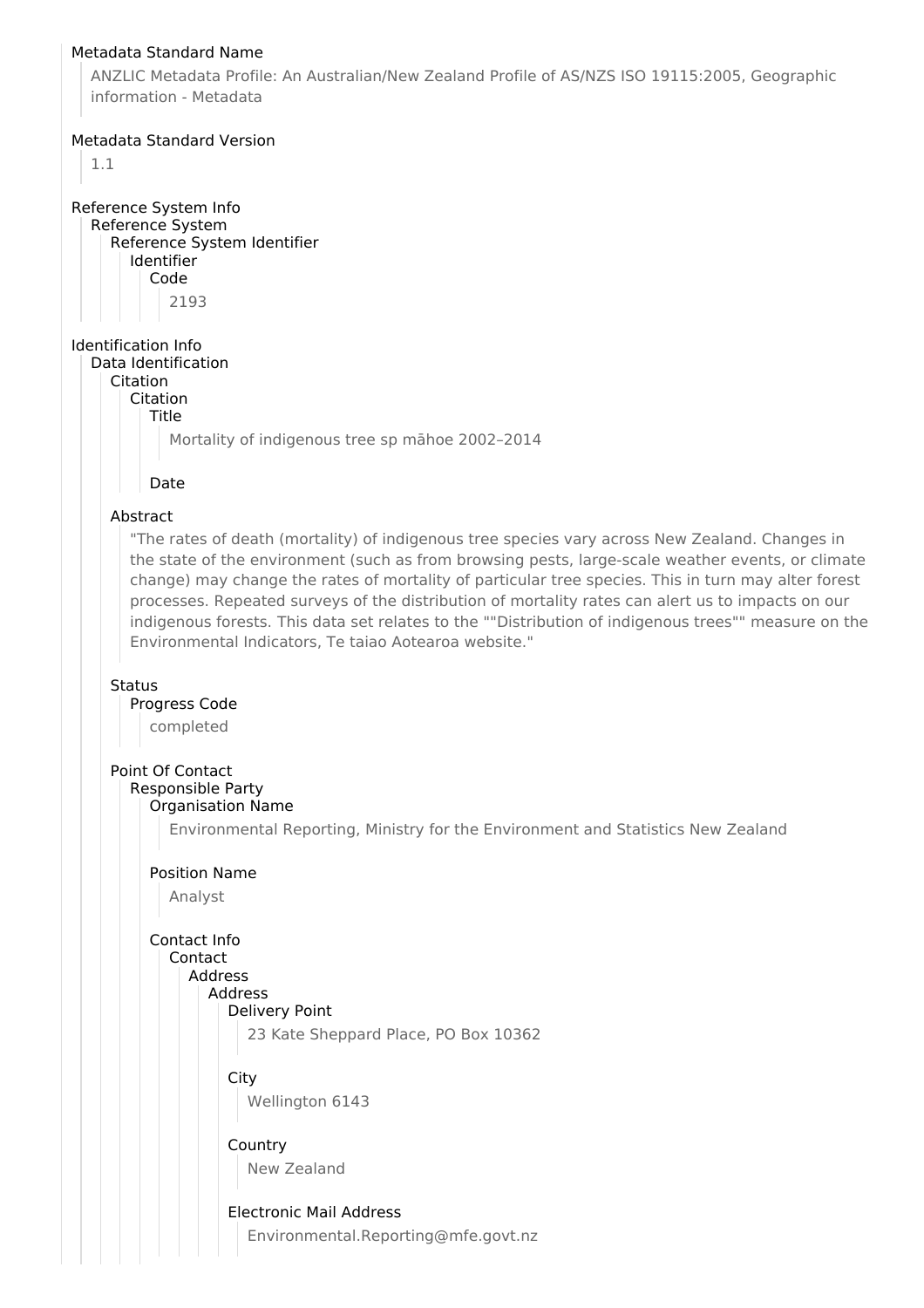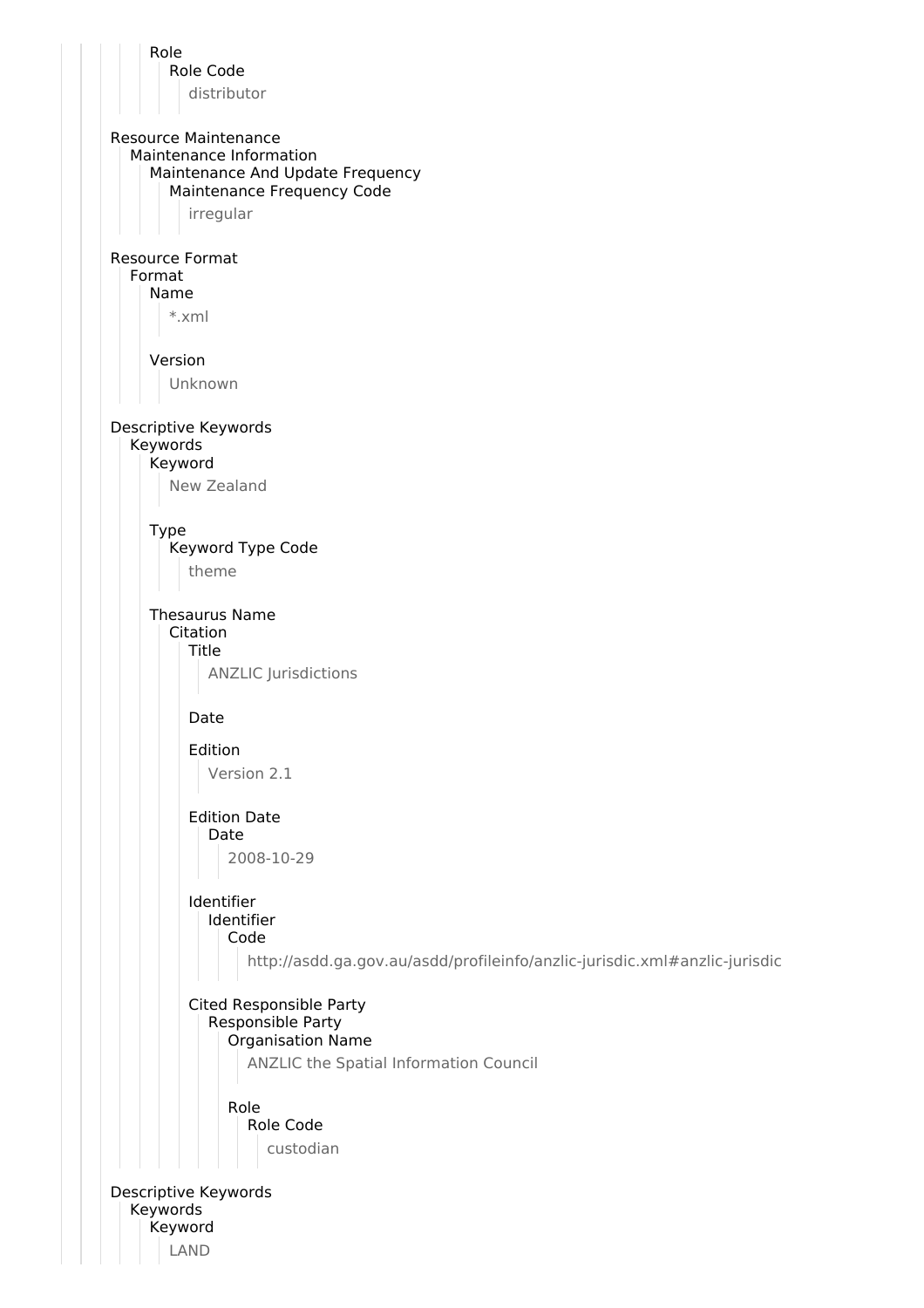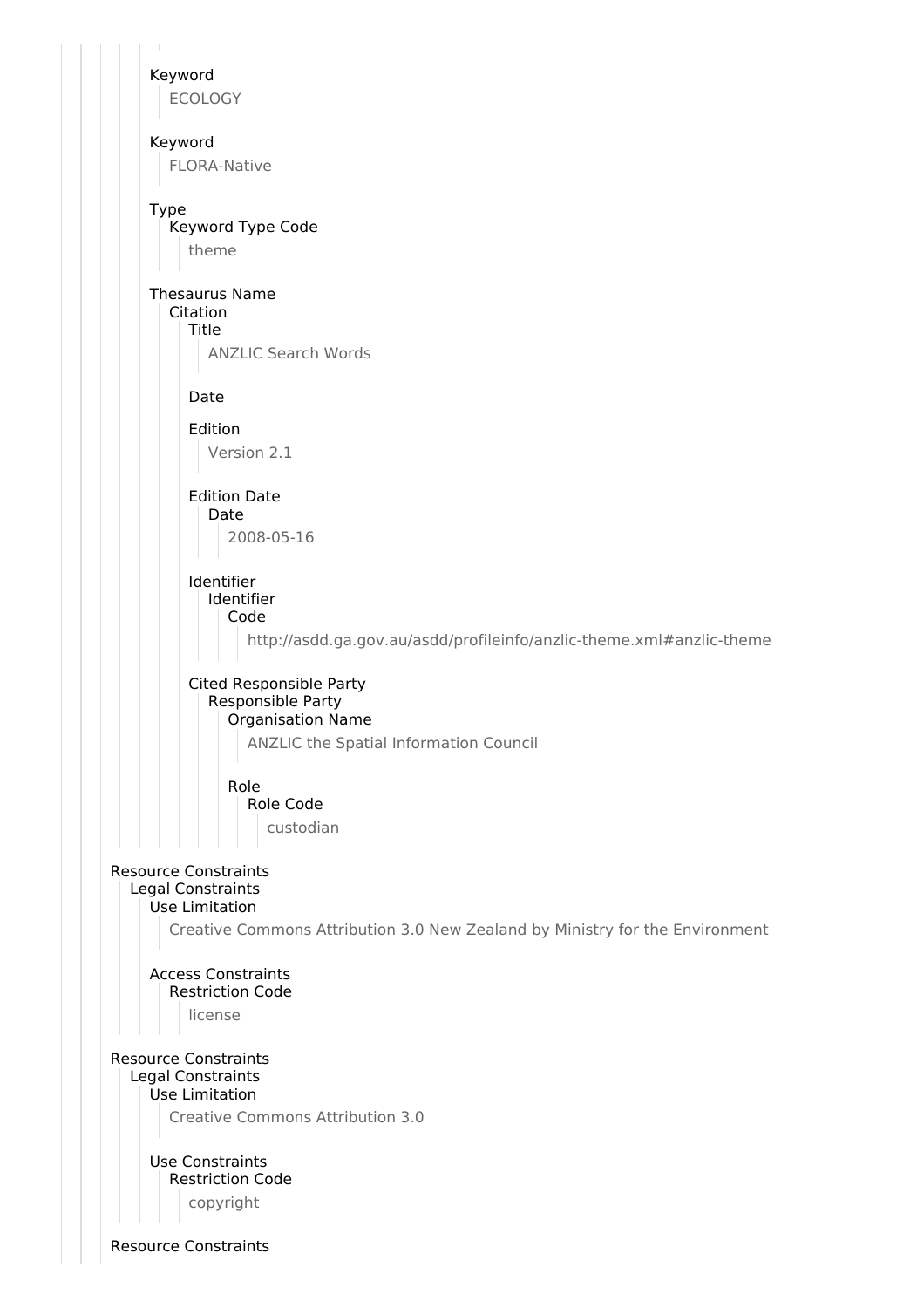